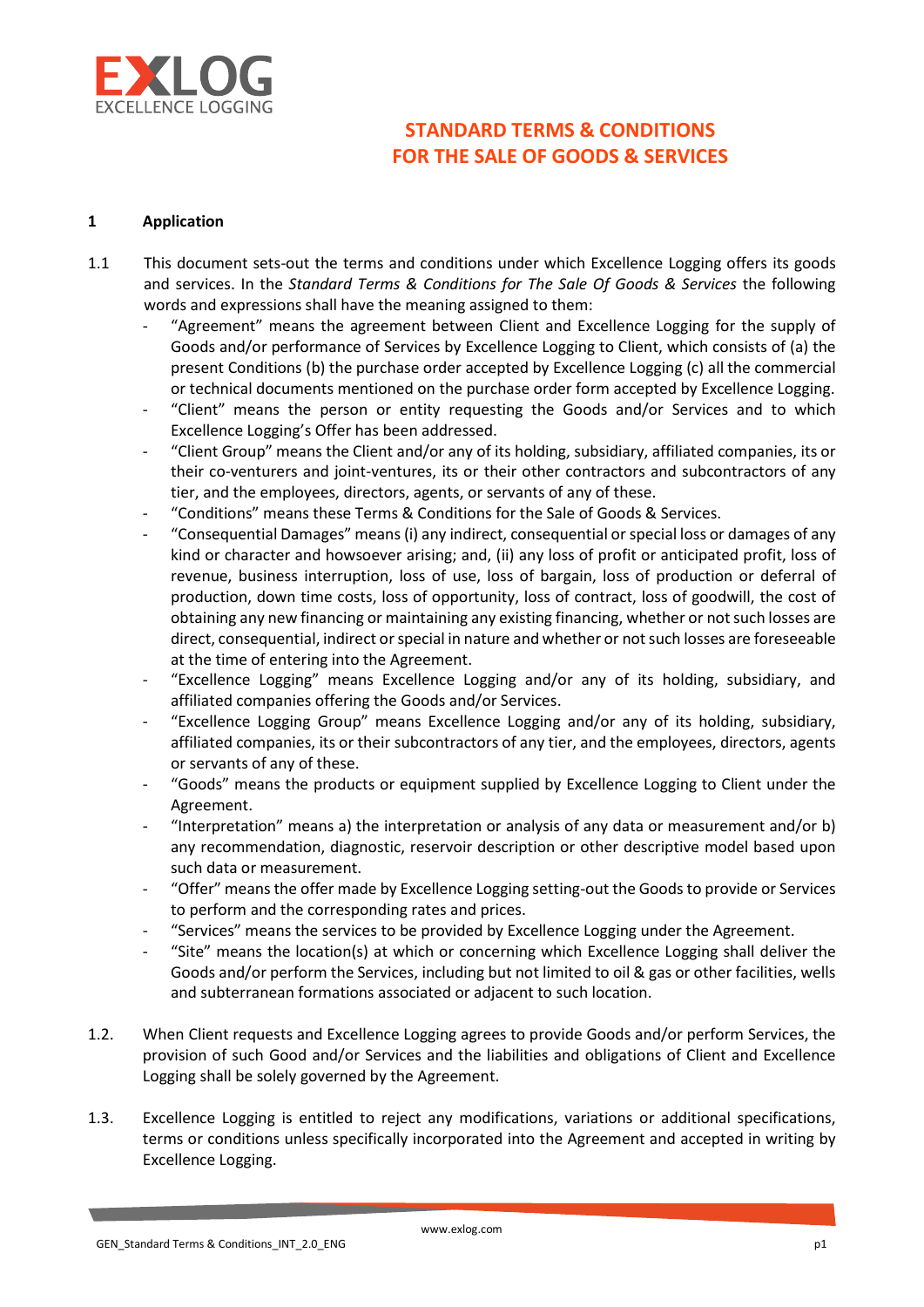

- 1.4. Any request by Client to proceed with the Sale of Goods and/or Services whether evidenced by verbal or written instruction to proceed or purchase order or acknowledgement shall be construed as an acceptance of these Conditions by Client.
- 1.5. For the avoidance of doubt, and unless otherwise stated in writing by Excellence Logging, all Offers of Goods and/or Services are contingent on acceptance of these Conditions and Excellence Logging reserves the right to adjust its Offer where the Client seeks to change these Conditions.

### 2 Status of the Parties

- 2.1. In providing the Goods or performing the Services, Excellence Logging is acting as an independent contractor and not as an agent of Client and in no event shall the employees or agents of Excellence Logging be considered employees or agents of Client.
- 2.2. If Client is other than the sole owner of the data or the Site including any well or concession on or concerning which Excellence Logging shall deliver the Goods and/or perform the Services, but instead shares ownership of the same with one or more third parties, Client represents that it is the duly constituted and authorized agent of each of such third parties with full power: (i) to represent the interest of the same with respect to all decisions made concerning the Agreement, the Goods or the Services; and (ii) to deliver or otherwise make available to Excellence Logging information which may be the property in whole or in part of such third parties.
- 2.3. Client shall protect, defend, indemnify and hold Excellence Logging Group harmless from and against all loss, liability, claims, demands and causes of action (including all costs and expenses thereof and attorney's fees) of every kind and character without limit arising in favor of any third party on account of any deficiency in the above representations.

### 3 Goods & Services

- 3.1. Goods shall be supplied and/or Services shall be performed in accordance with the Agreement and Client is responsible for satisfying itself as to their suitability for the Client application.
- 3.2. Client shall provide in due time any approval, instruction, information, data, material, access to site or other thing which may be required in relation to the performance of Excellence Logging' obligations and which is not expressly stated to be Excellence Logging responsibility.
- 3.3. Any authorization, license or approval required from any regulatory authority for which Excellence Logging is not expressly made responsible in the Agreement shall be obtained in due time by Client.
- 3.4. Excellence Logging shall deliver the Goods and perform the Services with due diligence, in a safe, workmanlike manner, and in accordance with accepted oil-field practices.
- 3.5. Excellence Logging shall not be responsible for any loss, liability, costs, claims, demands or expenses (including legal expenses) arising out of or in connection with any inaccuracies, errors, omissions or defects in data, materials, samples, specifications and information supplied by or on behalf of Client.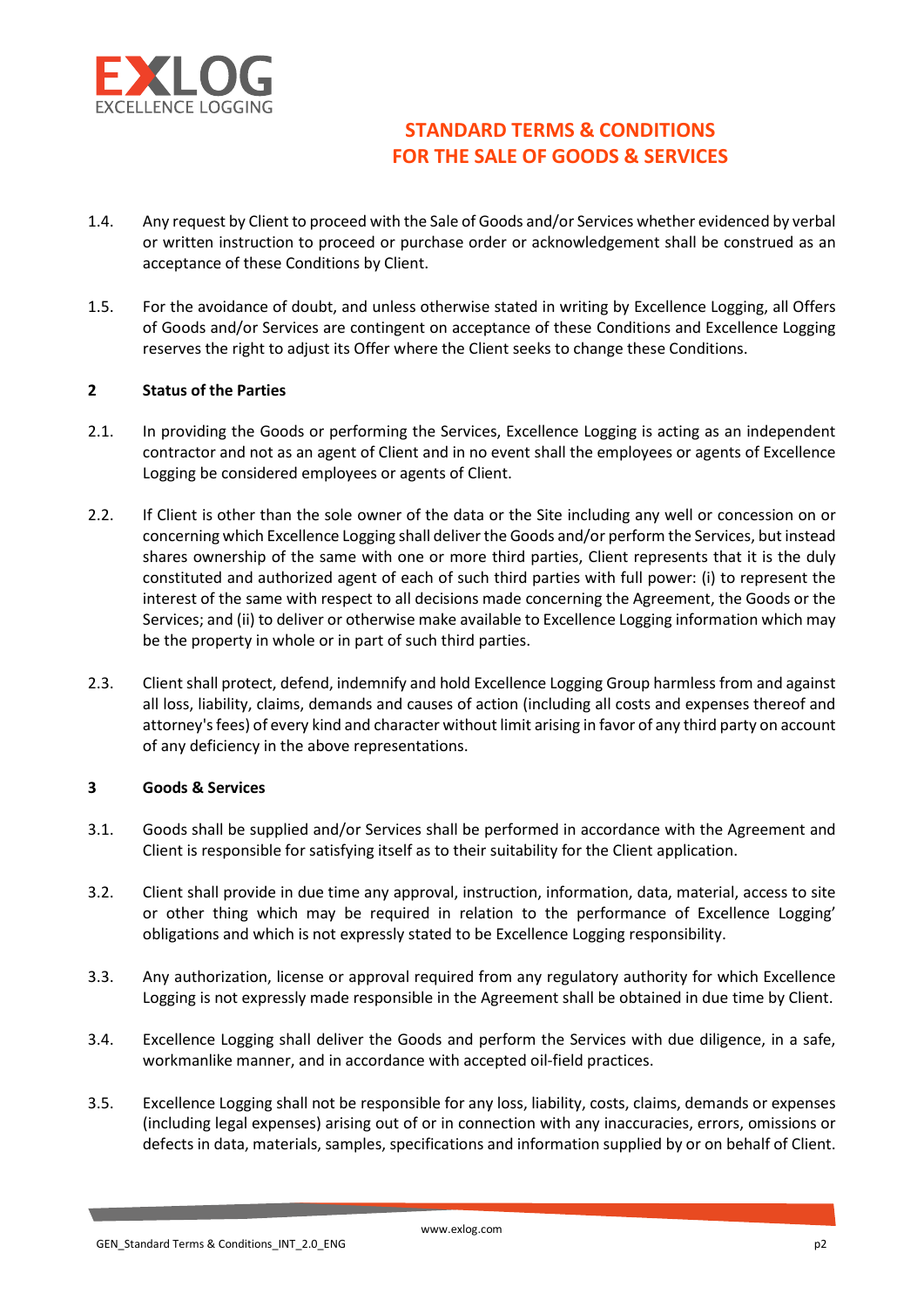

### 4 Warranty

- 4.1. Excellence Logging does not guarantee the results of the Services performed.
- 4.2. Excellence Logging warrants the Goods against defects for the period expiring either twelve (12) months from the date of installation of the Goods into service or eighteen (18) months from the completion of the final factory acceptance inspection tests, whichever occurs sooner, provided that: (i) the defect is reported in writing by Client to Excellence Logging within the warranty period and no later than seven (7) days from its discovery; and (ii) the defect prevents the Goods from being fit for used as per the specifications sent by Client to Excellence Logging for their purpose; and (iii) the Goods are handled, transported from the point of delivery to their ultimate destination, stored and maintained in accordance with Excellence Logging recommendations; and (iv) the Goods are use within the service conditions, environment and pressure range for which the Goods were designed and manufactured. Client shall, at its own costs and risks, remove and deliver defective Goods. Should the Agreement require the performance of work in connection with the sale, installation, fitting or maintenance of the Goods, Excellence Logging shall not incur any warranty, guarantee or liability for the performance of such work.
- 4.3. Notwithstanding anything to the contrary herein, in case Excellence Logging shall provide any interpretations, such interpretations are opinions based on inferences from measurements and assumptions which are not infallible and with respect to which analyses may differ. Excellence Logging therefore does not warrant the accuracy or completeness of Interpretations and such Interpretations must not be relied upon as the sole basis for any operational or financial decision or decision in relation to the safety of property and personnel at the Site. Client shall be solely responsible for all such decisions.
- 4.4. The express warranty set out in this article is exclusive of any other warranties. Any and all other express or implied warranties or representations, including warranties of merchantability, fitness for a particular purpose, and of workmanlike performance, are hereby excluded. There are no warranties which extend beyond those provided in this article. Excellence Logging' sole liability and Client' sole remedy in respect of defective Products and Services shall be those stated in this Article.

### 5 Site Conditions

- 5.1. Client having custody and control of the Site and having superior knowledge of the Site and conditions surrounding it shall provide Excellence Logging, prior to the commencement of Services, with available information to deliver the Goods and/or perform the Services safely and efficiently.
- 5.2. Excellence Logging shall only be required to operate any equipment specified in the Offer within its intended design parameters. Such equipment may be seriously damaged by Site conditions outside such parameters including but not limited to those within the well. Client shall be responsible for notifying Excellence Logging in advance and shall make special arrangements for operations on Site in which hazardous or unusual conditions exist.
- 5.3. In respect of such abnormal conditions which Excellence Logging could not have determined and understood in due time on the basis of information provided by Client or where Excellence Logging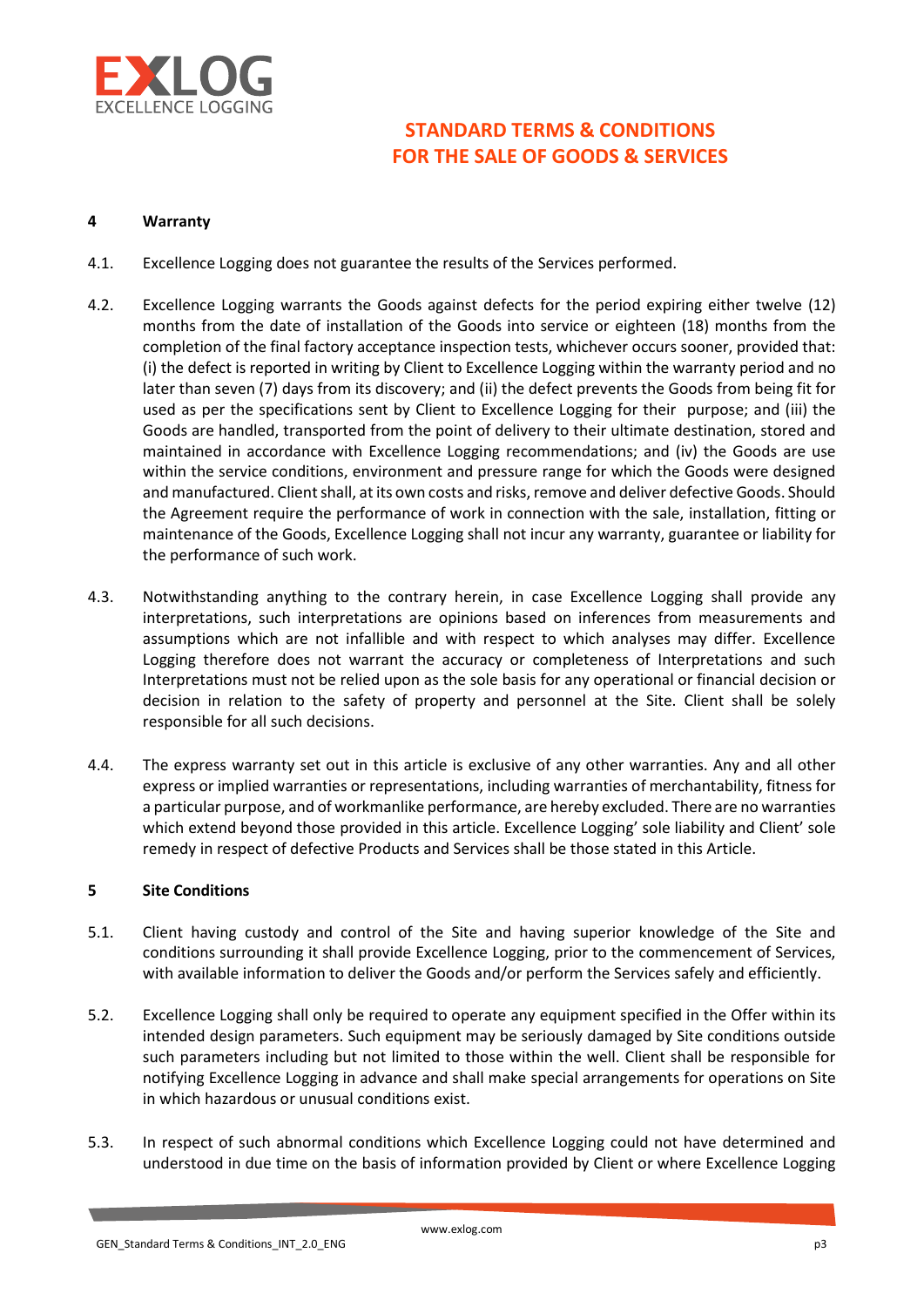

had no reasonable means of being aware of such conditions, Excellence Logging additional costs arising therefrom shall be payable by Client to Excellence Logging.

#### 6 Client Supplied Items

Except as otherwise set-out in the Offer and excluding Excellence Logging equipment, personnel and supplies as defined in the Offer, Client shall provide or shall procure as necessary for the performance of the Services but at no cost to Excellence Logging and to a standard consistent with good industry practice, the following:

- Site preparation and Site services and assistance including without limitation power, water, communications, transportation, accommodation, storage, and supplies,
- Transportation for Excellence Logging personnel, its equipment and materials to and from Excellence Logging supply base designated in the Offer and the Site.

#### 7 Safety & the Environment

- 7.1 Client shall, either itself or by contract with its subcontractors, ensure that adequate safety apparatus and written instructions for its use shall be available on the Site, and that such shall be in compliance with all applicable laws, regulations and recognized industrial practices. Client shall be responsible for training in the use of Site safety apparatus, for conducting regular emergency drills and providing the means for emergency evacuation. In respect of Site security, Excellence Logging shall have access to security programs and Client and Excellence Logging shall cooperate together in respect of Site security arrangements.
- 7.2 Excellence Logging's safety and environmental practices are based on recognized international oilfield standards adapted to the needs of the Services. In the event the Client's internal policies or local regulations require extra safety or environmental procedures or apparatus, Excellence Logging shall seek to take all reasonable steps to implement them, and any costs resulting therefrom shall be borne by Client.
- 7.3 Excellence Logging shall notify to Client if radioactive sources or materials are used during the performance of the Services. Where such materials or sources are lost or damaged while under the care and custody of Client or whilst in the well, Client shall use its best efforts to recover such materials or sources and shall use all precautions to avoid damaging the container of the source. If the radioactive materials or sources are not recovered or if its container is damaged, Client shall conform immediately with all applicable laws and regulations including taking all necessary measures in order to contain and isolate the radioactive source. Client shall bear and shall indemnify Excellence Logging in respect of, all costs associated with such loss, damage or compliance.

#### 8 Excellence Logging Resources

- 8.1 Excellence Logging shall select and furnish the duly qualified competent personnel in the numbers and functions set out in the Offer.
- 8.2 Excellence Logging shall select and furnish the equipment, materials and supplies in the quantities and qualities as specified in the Offer.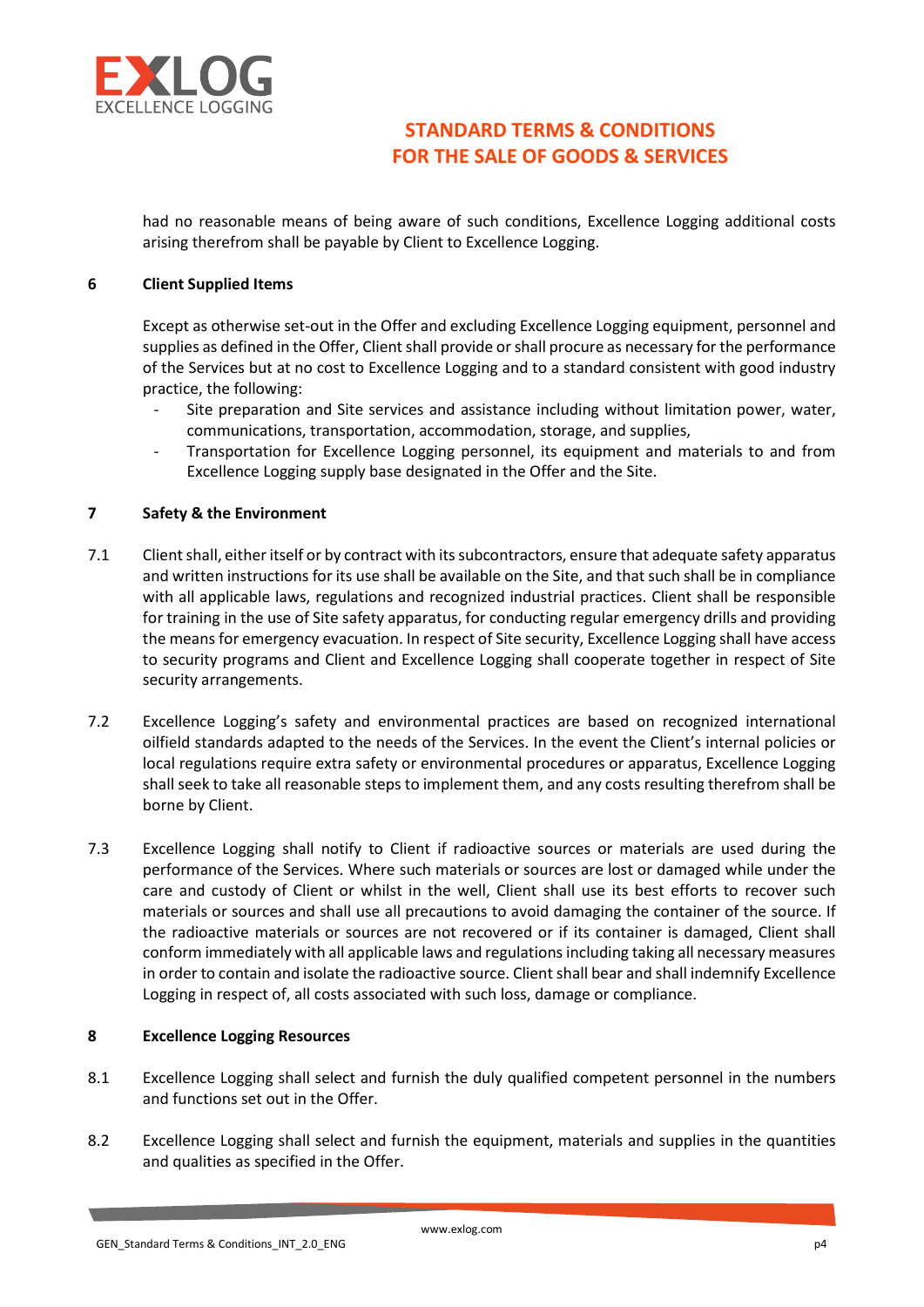

8.3 If Excellence Logging, due to reasons within Excellence Logging reasonable control, fails to deliver the Goods and/or to perform the Service by the agreed performance date, then Client may claim liquidated damages for delay. Such liquidated damages shall be limited to a maximum of one per cent (1 %) of the purchase order price for the Service for each week after the agreed delivery/performance date up to a maximum of ten per cent (10%) of the Offer price. All amounts of liquidated damages for which Excellence Logging may become liable are agreed as a genuine preestimate of the losses which may be sustained by Client in the event that Excellence Logging fails in its time performance obligations, where provided as such, and not a penalty. Such liquidated damages shall be Client's sole remedy and Excellence Logging's sole liability for any delay whether under the Agreement or otherwise at law.

#### 9 Compensation & Payment

- 9.1 Client shall pay Excellence Logging in accordance with the Offer. Terms for payment of charges are net cash within thirty (30) days from the date of invoice issuance, in accordance with any payment instructions written on the invoice. If an invoice is not paid at the end of the said thirty (30) days, interest at a rate of one- and one-half percent (1½%) per month shall be charged on the unpaid amounts. Payment of charges invoiced in respect of Goods and/or Services shall not be set off or withheld against charges due in respect of any other order or any other claim or dispute between Excellence Logging and Client.
- 9.2 If, during the term of this Agreement, there occurs a change to any existing applicable law, rule, regulation, decree or official government order, or should Client change any of its policies and/or procedures, or, if a government or any other body or agency having jurisdiction enacts new laws, rules, regulations, decrees or official government orders, and should any such change, enactment or issue give rise to an increase in Excellence Logging costs, Excellence Logging shall notify Client and the Parties shall seek agreement on the necessary adjustments to the rates for the Goods and/or Services. However, should the Parties fail to reach an agreement on such adjustments, Excellence Logging is entitled to terminate this Agreement pursuant to Article 16 "Force Majeure". For the sake of clarity, it is understood that the foregoing shall apply to any change, enactment or issue including but not limited to those related to taxes, safety, the environment, employment conditions, or employee's social entitlements and/or contributions.

### 10 Tax

Client shall pay Excellence Logging in accordance with the terms of the Offer and shall pay any and all taxes, duties or other levies (other than income taxes) imposed by any government, governmental unit, or similar national or local authority with respect to the charges made or payments received in connection with the Services. Unless otherwise set out in the Offer, all charges in respect of Goods and/or Services are payable net of any withholding tax applicable to payments made by Client.

#### 11 Liabilities & Indemnities

THE RELEASE, DEFENSE AND INDEMNITY OBLIGATIONS OF THE PARTIES AS SET FORTH IN THIS ARTICLE 11 SHALL APPLY IRRESPECTIVE OF CAUSE AND NOTWITHSTANDING THE NEGLIGENCE OR BREACH OF DUTY (WHETHER STATUTORY OR OTHERWISE) OF THE INDEMNIFIED PARTY OR ANY OTHER ENTITY OR PARTY AND SHALL APPLY WHETHER OR NOT THE CLAIM, LIABILITY, DAMAGE OR EXPENSE IN QUESTION (AND ALL COSTS ASSOCIATED THEREWITH) IS (A) PREDICATED ON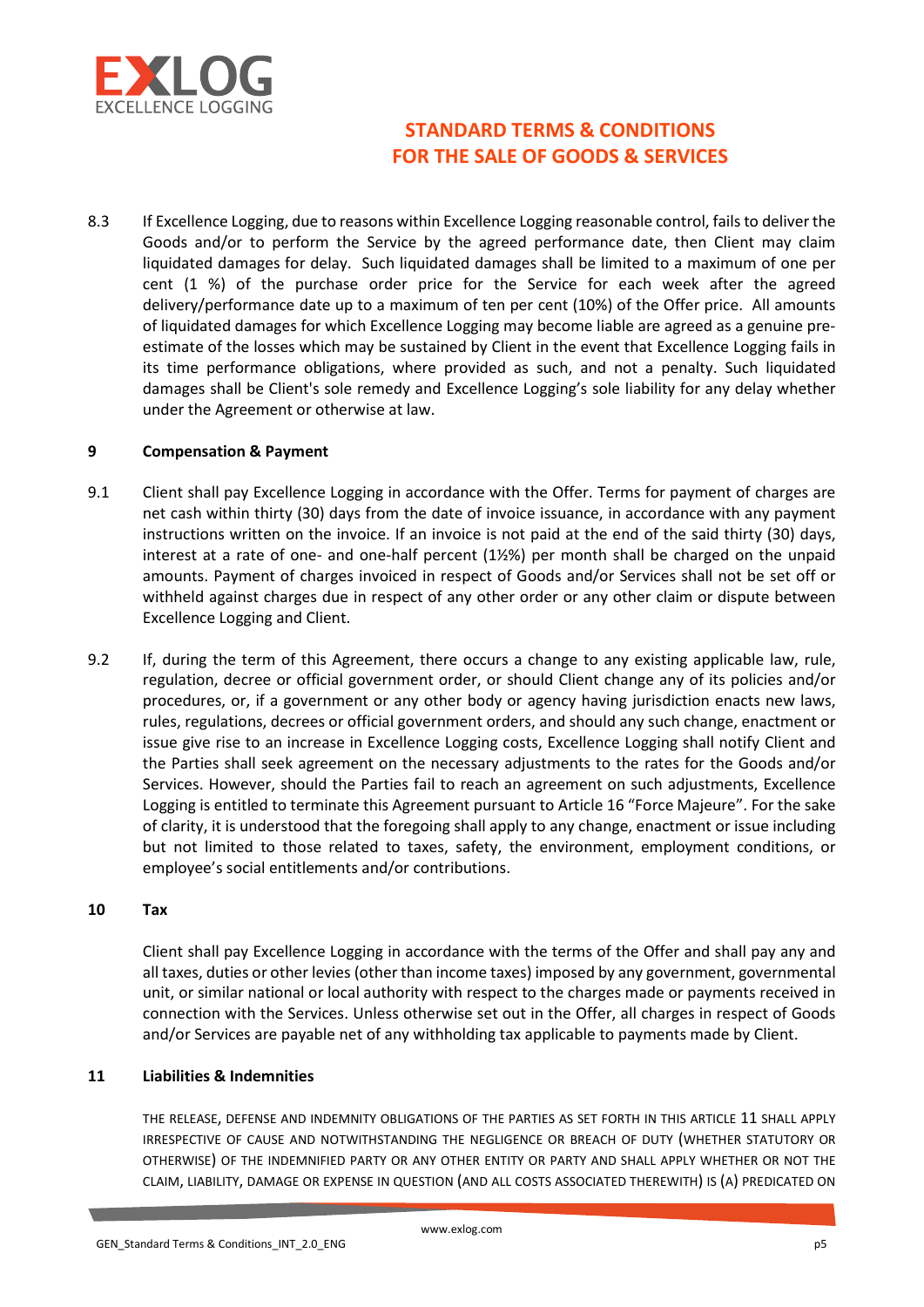

SOLE, JOINT OR CONCURRENT FAULT, NEGLIGENCE (WHETHER ACTIVE OR PASSIVE), STRICT LIABILITY, STATUTORY DUTY, CONTRACTUAL INDEMNITY OR OTHERWISE AT LAW, OR (B) SOUGHT DIRECTLY OR INDIRECTLY BY WAY OF RECOVERY, INDEMNIFICATION, OR CONTRIBUTION BY ANY PERSON OR ENTITY AGAINST CLIENT GROUP OR EXCELLENCE LOGGING GROUP AS THE CASE MAY BE.

#### 11.1 Liabilities between the Parties.

- 11.1.1 Subject to Article 11.5, Excellence Logging shall be responsible for, and shall save, defend, indemnify and hold harmless Client Group from and against, any and all Claims in respect of: (i) illness, personal injury or death of any member of Excellence Logging Group; (ii) loss of, damage to or destruction of materials, equipment or other property (including Excellence Logging Equipment) while in the care, custody or control of any member of Excellence Logging Group; in each case arising from, relating to or in connection with the performance or non-performance of the Agreement, irrespective of cause and notwithstanding the negligence, breach of duty (whether statutory or otherwise), gross negligence, violation of Applicable Laws or any other fault of Client Group.
- 11.1.2 Notwithstanding any contrary provision elsewhere in the Agreement, Client shall be responsible for, and shall save, defend, indemnify and hold harmless Excellence Logging Group from and against, any and all Claims in respect of: (i) illness, personal injury or death of any member of Client Group; (ii) loss of, damage to or destruction of materials, equipment or other property while in the care, custody or control of any member of Excellence Logging Group; in each case arising from, relating to or in connection with the performance or non-performance of the Agreement, irrespective of cause and notwithstanding the negligence, breach of duty (whether statutory or otherwise), gross negligence, violation of Applicable Laws or any other fault of Excellence Logging Group.
- 11.2 Liabilities towards third parties

Subject to Articles 11.3 and 11.4, each Party shall be responsible for, and shall save, defend, indemnify and hold harmless the other Party, from and against any and all Claims arising from the illness, personal injury or death of any Third Party or the loss of, damage to or destruction of the property of any Third Party, whether rented or owned, to the extent that such illness, personal injury, death, loss, damage or destruction is caused by the negligence, breach of duty (whether statutory or otherwise), gross negligence, willful misconduct, violation of Applicable Laws or any other fault of the indemnifying Party. For the purpose of this Article, "Third Party" means any party that is not a member of Client Group or Excellence Logging Group.

### 11.3 Pollution & Contamination

11.3.1 Notwithstanding the provisions of Article 11.2 and except as provided by Article 11.3.2 below, Client shall be responsible for and shall release, defend, indemnify and hold harmless Excellence Logging Group from and against all losses, including those of Third Parties, arising from or relating to the performance of the Agreement in respect of any pollution and/or contamination (including without limitation the cost of control and clean-up, as well as penalties) of any kind (i) originating below the rotary table, (ii) emanating from the well and /or reservoir or from any property or equipment of Client Group, (iii) arising out of blow out, seepage or uncontrolled well or pipeline flow and (iv) resulting from pipeline related services, irrespective of cause and notwithstanding the negligence,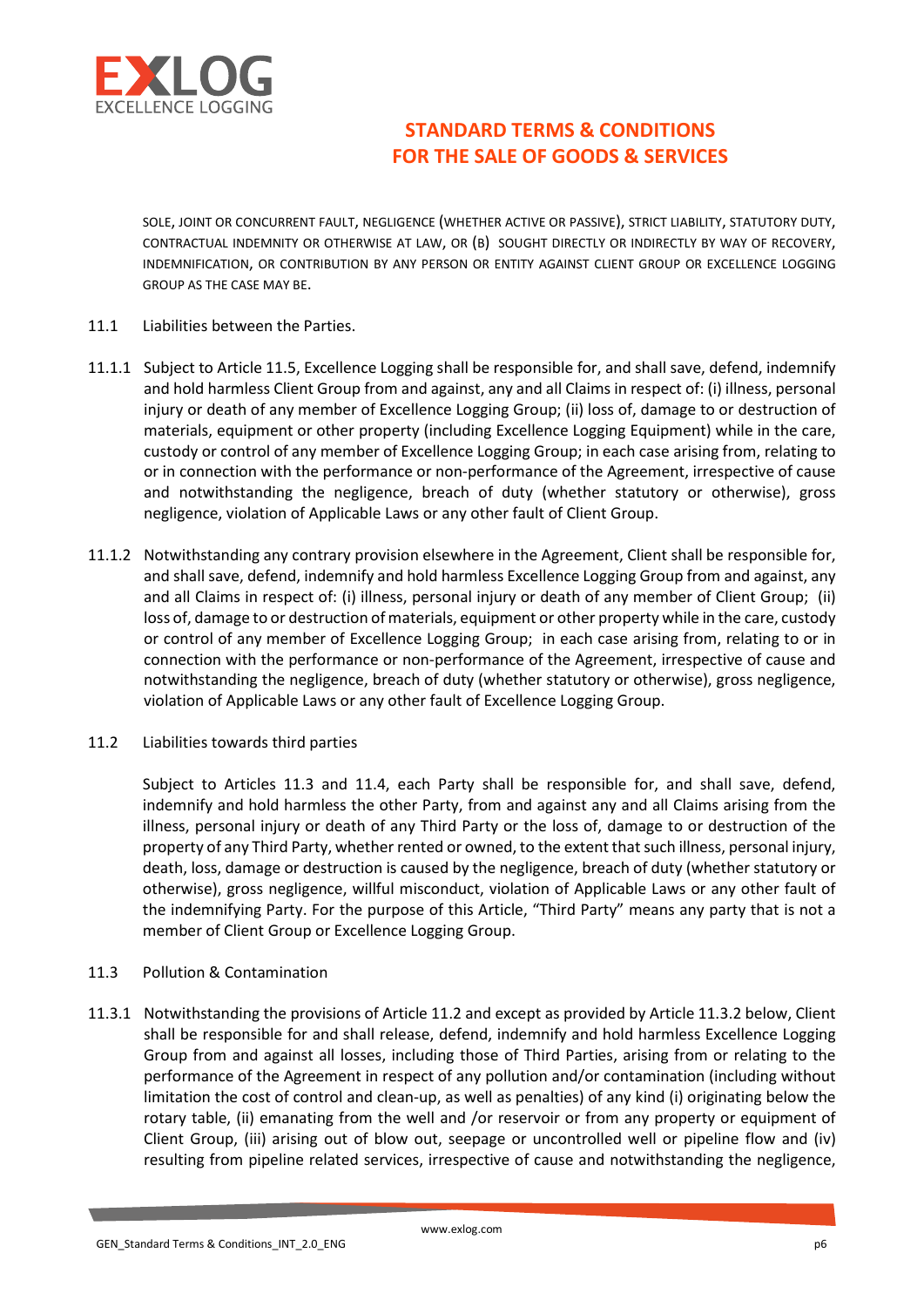

breach of duty (whether statutory or otherwise), gross negligence, violation of Applicable Laws or any other fault of Excellence Logging Group.

11.3.2 Notwithstanding the provisions of Article 11.2, Excellence Logging shall indemnify Client Group from and against all liability of whatsoever nature arising from pollution and/or contamination originating above the surface of the rotary table which originates from the spills of fuels, lubricants, motor oils, pipe dope, paint, solvents, ballast, bilge and garbage, debris or any other substances in Excellence Logging Group's possession or control or originating from any property of Excellence Logging Group, irrespective of cause and notwithstanding the negligence, breach of duty (whether statutory or otherwise), gross negligence, violation of Applicable Laws or any other fault of Client Group.

### 11.4 Catastrophic Losses

Notwithstanding Article 11.2, Client shall be responsible for and shall release, defend, indemnify and hold harmless Excellence Logging Group from and against all losses, including those of Third Parties, arising from or relating to the performance of the Agreement in respect of: (i) Any loss or damage to any property and/or injury to or death of any person arising out of blowout, fire, explosion, cratering, seepage or uncontrolled well or pipeline flow of oil, gas or other substance underground or above the surface of earth or water; (ii) Loss or damage to any well or hole, drilling rig, vessel, pipeline or a section of pipeline, platform or storage facility, production facility or facilities owned, controlled or operated by Client Group, including but not limited to escape of any substance therefrom; (iii) The cost of killing or control of a wild well or pipeline, underground or above the surface of earth or water, including the clean-up of debris therefrom or from an ensuing fire and cost of re-drill; (iv) Any damage or destruction of or loss or impairment of any property right in or to oil, gas or other mineral substance or water whilst still in the reservoir, for any loss or damage to any geological formation or reservoir damage or destruction of or loss of hydrocarbons when extracted or the well bore itself; (v) The use of radioactive sources or any contamination resulting therefrom (including retrieval and/or containment, clean up and/or containment of contamination from naturally occurring radioactive materials; irrespective of cause and notwithstanding the negligence, breach of duty (whether statutory or otherwise), gross negligence, violation of Applicable Laws or any other fault of Excellence Logging Group.

11.5 Lost in Hole

 Notwithstanding Article 11.1.1, Client shall be responsible for, and shall save, defend, indemnify and hold harmless Excellence Logging Group from and against loss of, damage to or destruction of Excellence Logging Group's equipment, irrespective of cause, which occurs (i) whilst in-hole below the rotary table/when in the well, other than normal wear and tear, or (ii) during transport by or on behalf of Client or (iii) under Client's control at the worksite. Client shall attempt to recover such equipment at Client's sole risk and expense. Client shall reimburse Excellence Logging, at Excellence Logging discretion, the cost of repair of such equipment, or its replacement value.

11.6 Exclusion of liability for damages caused by error, inaccuracy and interpretation of results Client acknowledges that any interpretation of logs (whether made directly from optical logs or by data processing or otherwise), tests or other data, and any recommendation or reservoir description based upon such interpretations, are opinions based upon inferences from measurements and empirical relationships and assumptions. Excellence Logging does not warrant the accuracy, correctness or completeness of any such interpretation, recommendation or reservoir description. When interpretation is provided by Excellence Logging Group in the performance of the Services,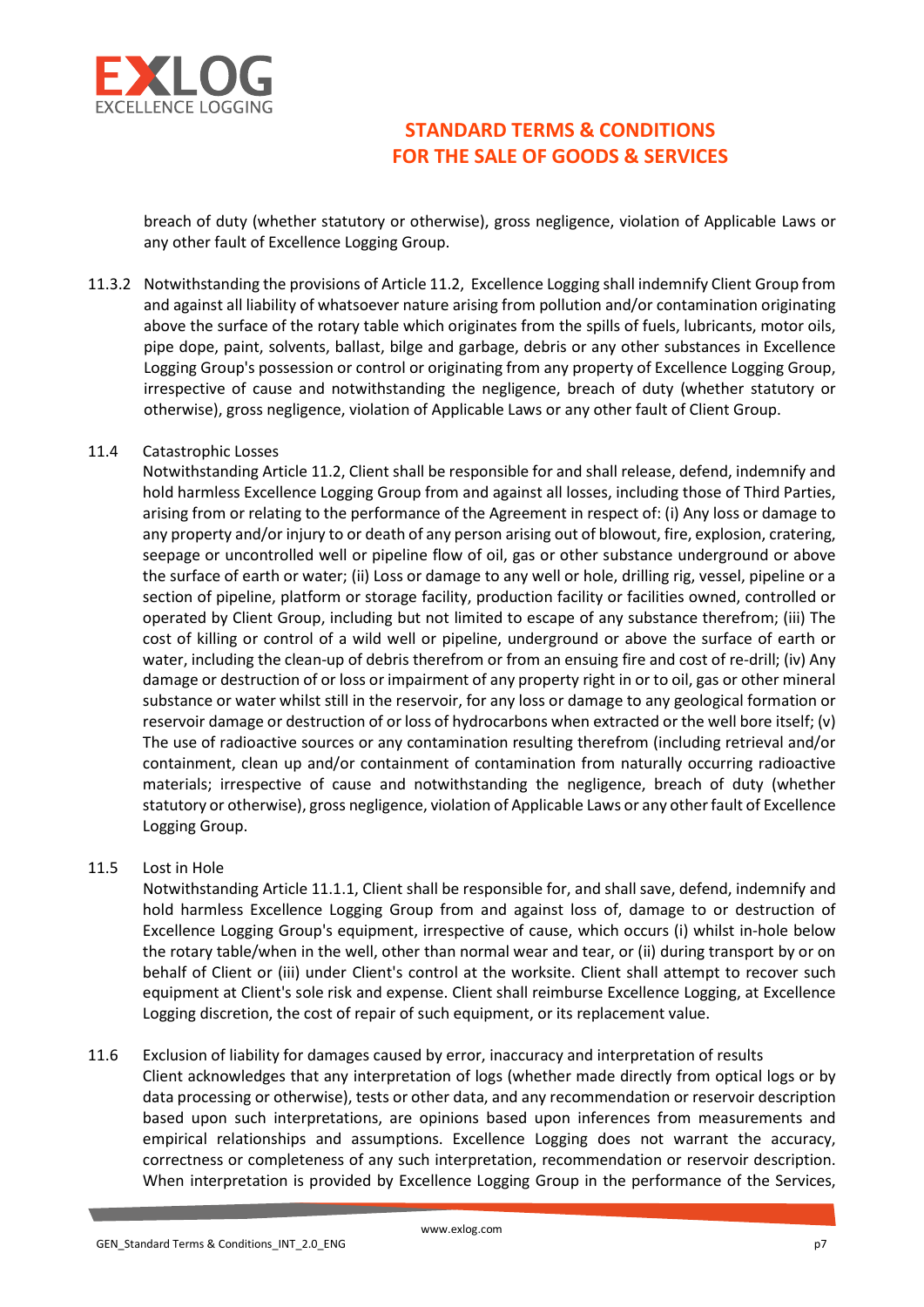

Client waives all rights of recourse against and shall indemnify, defend and hold harmless Excellence Logging Group from and against any claim, including those of Third Parties, in respect of loss, damage, personal injury, death or disease caused by the use by Client Group of interpretations provided by Excellence Logging Group.

### 11.7 Consequential Damages

Notwithstanding any contrary provision elsewhere in the Agreement, neither Party shall be liable to the other Party for any Consequential Damages which may be suffered or incurred in connection with the Agreement. Client hereby releases and shall indemnify, defend, and hold harmless each member of Excellence Logging Group from Client's Group own Consequential Losses, and Excellence Logging hereby releases and shall indemnify, defend, and hold harmless each member of Client Group from Excellence Logging Group's own Consequential Damages.

## 11.8 Overall cap of liability

Notwithstanding any other provision herein, the aggregate liability of Excellence Logging Group to Client for any matter arising under or in connection with the Agreement, whether for breach of Agreement, negligence, misrepresentation, shall not in any circumstances exceed fifty per cent (50%) of purchase order price. Client will indemnify and hold Excellence Logging Group harmless against any liabilities in excess of the above limit.

## 12 Confidentiality

- 12.1 All information obtained by Excellence Logging or Client during the Agreement shall be held confidential and shall not be divulged by the party receiving such information, its personnel, its servants, or agents to any third party. This obligation shall not apply to information, which is in the public domain; or was received from third parties having to the best of the receiving party's knowledge the right to disclose such information; or is properly required to be disclosed by the receiving party by law or legal process. These obligations of confidentiality shall continue for a period of 2 years notwithstanding the completion or termination of the Services and/or the delivery of the Goods.
- 12.2 Excellence Logging Group shall not be liable to the Client Group for any claim whether arising in Agreement, tort (including, without limitation, negligence), breach of statutory duty, misrepresentation or otherwise under or in connection with this Agreement, for or in relation to: (i) any loss or corruption of data, and/or (ii) any failure to keep data confidential including, without limitation, or any access or possibility of access to data by an unauthorised person, in each case arising out of or occurring in connection with the use by Excellence Logging and/or by a person acting on its behalf of satellite or other remote communications equipment for data transmittal during the performance of the obligations.

### 13 Intellectual Property

13.1 Each Party shall at all times remain the owner of its Background Intellectual Property ("Background IP"), Background IP meaning, without limitation, all IP owned by either Party before the start of its relationship with the other Party under the Agreement or created outside the scope or independently of that relationship. Neither Party shall have any rights in or any rights to use any Background IP of the other Party, except such use is expressly authorised by the Party owning the Background IP. Any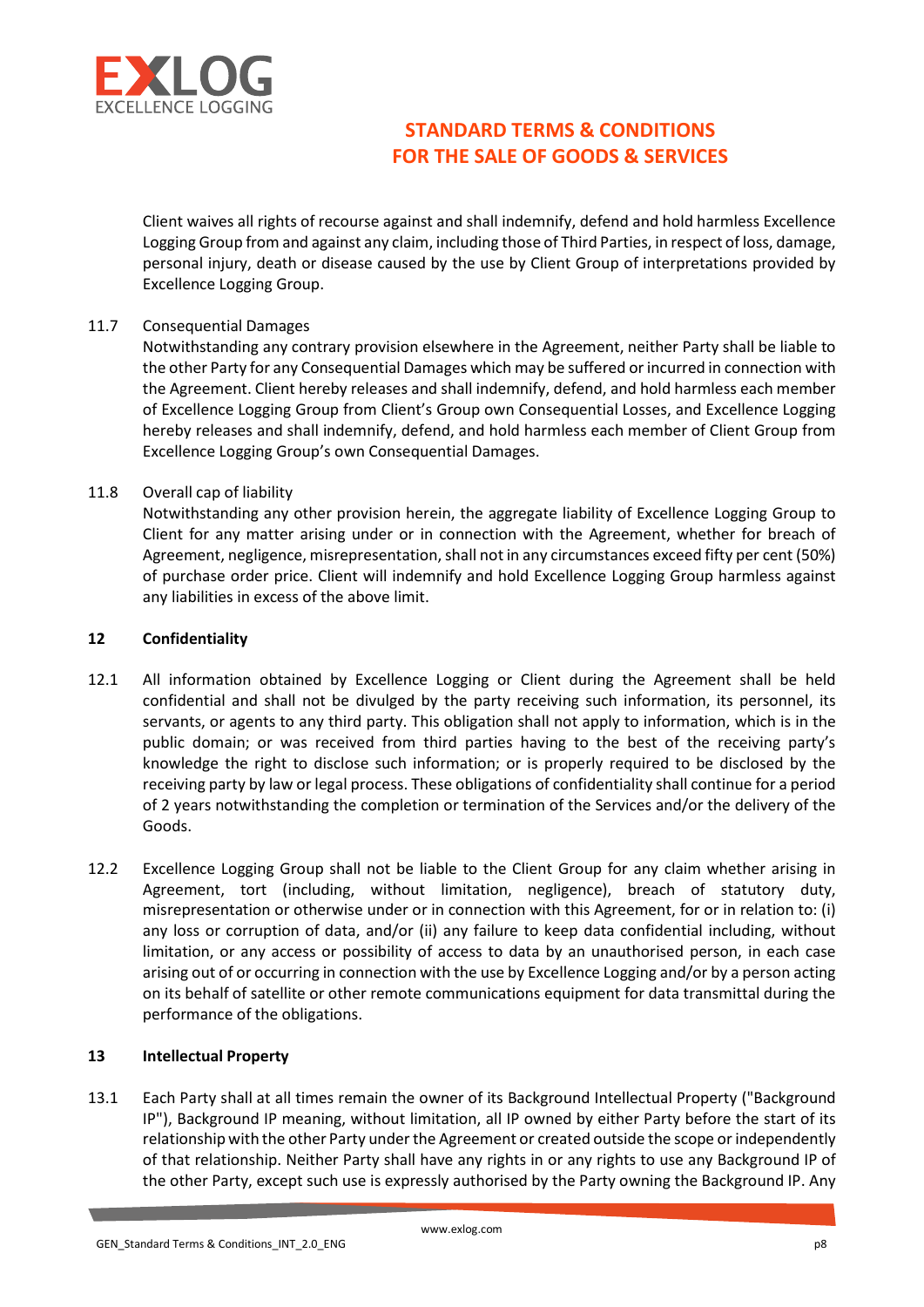

and all new IP exclusively conceived, created or developed by Client or Excellence Logging pursuant to the Agreement shall be owned exclusively by Client or Excellence Logging (or other members of Client Group or Excellence Logging Group as the case may be). For any and all new IP jointly conceived, created or developed by Client Group and Excellence Logging Group, Client and Excellence Logging shall execute a separate joint development agreement detailing the rights and obligations of the Parties.

13.2 Excellence Logging shall have no obligation or liability with respect to any claim for Intellectual Property infringement that arises (i) out of a Client's use of Goods or Services in combination with goods and/or services not provided by Excellence Logging; (ii) where the Goods and/or Services have been specifically modified, designed and/or manufactured to meet Client's specifications; (iii) out of unauthorised additions or modifications to the Goods and/or services; or (iv) where the Client's use of the Goods and/or Services does not correspond to Excellence Logging's published standards or specifications. Excellence Logging will only be liable for Intellectual Property infringement claims arising out of Client's normal use of the Goods and/or Services.

#### 14 Force Majeure

Neither party shall be liable to the other for any delay or non-performance due to governmental regulation, strikes, hostile action, pandemic, weather, acts of God, or any other cause beyond the affected party's reasonable control. If performance is so delayed or prevented for more than thirty (30) days, either party may immediately terminate the Agreement by written notice to the other. Force Majeure shall not, however, excuse payment for Delivered Goods and/or Services performed or personnel and equipment charges, including those for such period of 30 days, accrued prior to such termination. If, in case of civil disturbances (actual or threaten), civil war, rebellions, acts of terrorism, sabotage or similar occurrences, Excellence Logging in its sole opinion, considers that security of its personnel cannot be reasonably assured, notwithstanding anything to the contrary herein, such condition shall be deemed Force Majeure under the provisions of this article and Excellence Logging shall be authorized to withdraw from the Work Site until security has been reestablished.

#### 15 Termination of the Agreement

The Agreement can be terminated: (i) by Client for convenience or (ii) by Excellence Logging, if the Client breaches Article 9.

In both cases, Client shall compensate, within 30 days following the reception of the reimbursement request from Excellence Logging, for all completed Goods and/or, Goods and/or Services in progress at the date of termination, raw materials, items and services bought or ordered, and all costs, expenses or damages incurred by Excellence Logging as a result of or in connection with the termination of the Agreement, such as but not limited to all termination charges and administrative costs, costs for demobilization of equipment and/or personnel.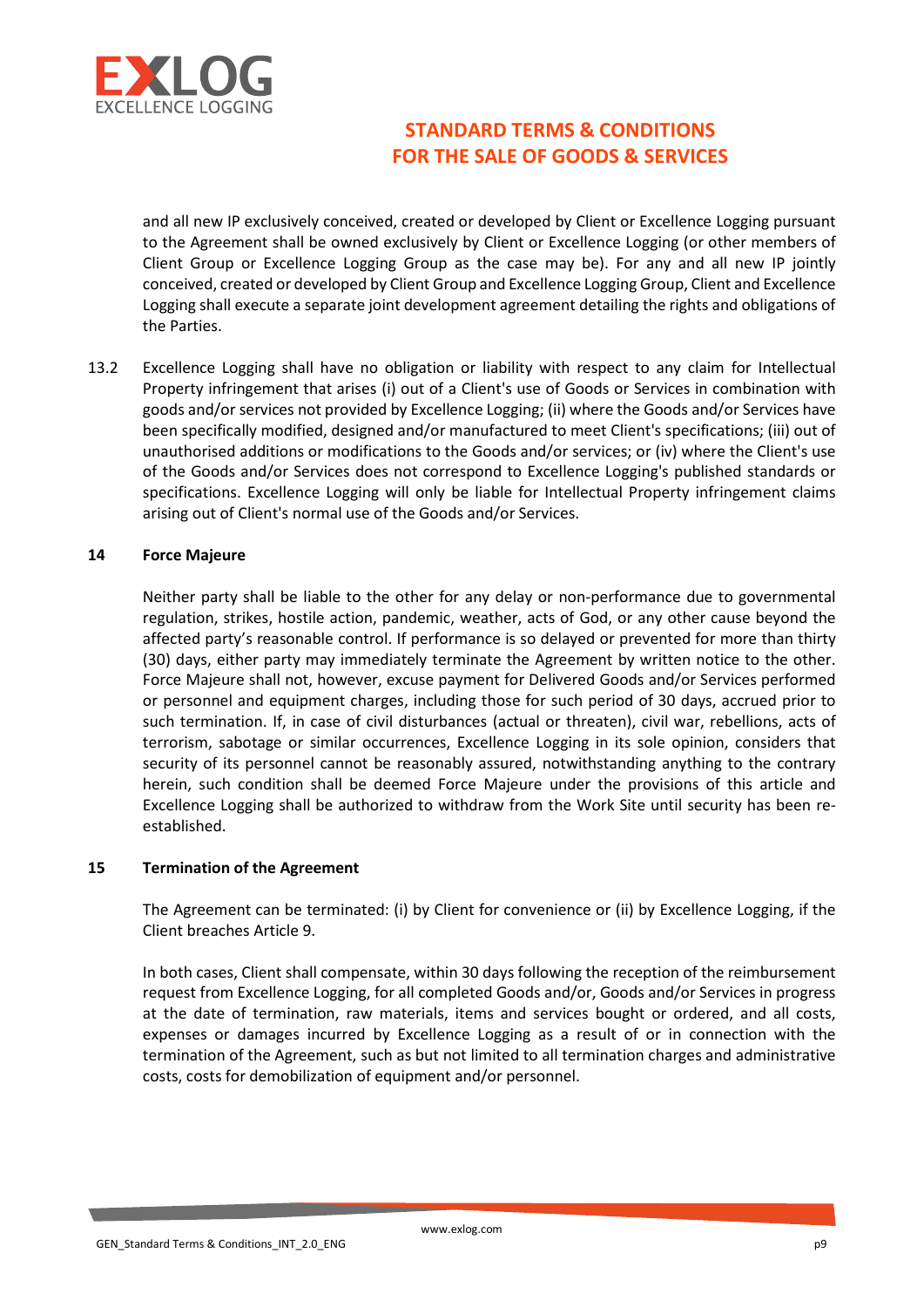

#### 16 General Legal Provisions

### 16.1 Entirety

These Conditions and all documents referred to therein as modified by any variation provided by Client and accepted by Excellence Logging shall constitute the entire Agreement between the Parties and shall supersede and exclude all prior agreements and understandings written or oral and shall in any event supersede and exclude any terms and conditions that may be contained in Excellence Logging delivery documentation.

#### 16.2 Severability

 The provisions of the Agreement are separable and severable. If any provision (or portion thereof) of the Agreement is declared invalid or unlawful, the remaining provisions shall not be affected thereby, and the Agreement shall be construed as if such invalid or unlawful provision (or portion thereof) had never been contained therein.

#### 17 Compliance with Law – Business ethics

#### 17.1 Anti-Bribery and Corruption Compliance

 The Parties acknowledge importance of fighting against fraud, corruption and tax evasion and consider that any person or Client connected with them adheres to the same principles and scrupulously respects the relating regulations in force. In this respect, the Parties represent, warrant and undertake on a continuous basis that neither them, nor any of their subsidiaries or affiliates, nor any director, officer, agent, employee or other person associated with or acting on behalf of the Parties (i) will use any funds for any unlawful contribution, gift, entertainment or other unlawful expense relating to political activity, (ii) will make any direct or indirect unlawful payment to any foreign or domestic government official or employee, to any employee or agent of a private entity with which the Parties do or seek to do business or to foreign or domestic political parties, (iii) will violate or is in violation of any provision of any applicable law or regulation implementing the OECD Convention on Combating Bribery of Foreign Public Officials in International Business Transactions or any applicable provision of the U.S. Foreign Corrupt Practices Act of 1977, as amended, the U.K Bribery Act 2010, or any other similar law of any other jurisdiction in which the Parties operate their business (iv) will take or is currently taking any action in furtherance of an offer, payment, gift or anything else of value, directly or indirectly, to any person while knowing that all or some portion of the money or value will be offered, given or promised to anyone to improperly influence official action, to obtain or retain business or otherwise to secure any improper advantage or (v) will otherwise make any bribe, rebate, payoff, influence payment, unlawful kickback or other unlawful payment.

The Parties and each of their respective subsidiaries represent and warrant that they shall comply with all applicable anti-facilitation of tax evasion laws, rules and regulations of the United-States, the European Union, the United-Kingdom and any other similar laws from other jurisdictions. These laws include, without limitation, the currently effective or successor's versions of the UK's Criminal Finances Act 2017.

The Parties also represent and warrant that (i) they have instituted, they maintain, and they will continue to maintain, internal policies and procedures reasonably designed to promote and achieve compliance with the laws referred to above and that (ii) they shall comply with all applicable anti-